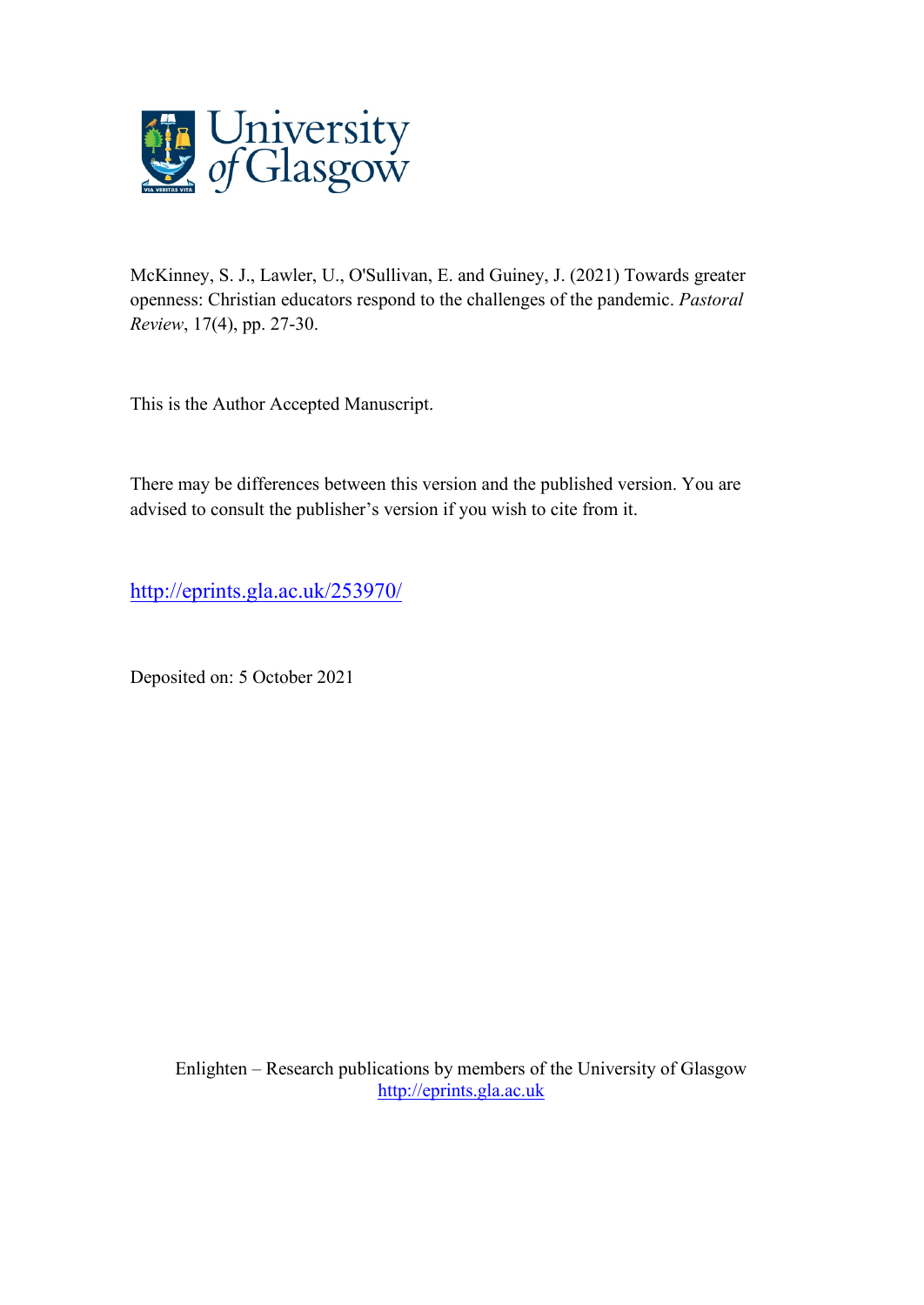## **Christian educators respond to the challenges of the pandemic**

# **By Stephen J. McKinney, Ursula Lawler, Eileen O'Sullivan and Jayne Guiney**

## **Abstract**

*Four Catholic educators reflect on working and engaging with children and young people during the restrictions and lockdowns imposed by the effects of Covid-19. The four educators are from Ireland and Scotland and are part of the GRACE project (Global Researchers Advancing Catholic Education). The responses are all very different, but all share an anxiety about the limitations of online communication and learning and teaching and the effects on the wellbeing of the learners. Ultimately, the responses are grounded in Christian hope and propose that this is the time to rediscover the power and the importance of the physical encounter in Christian education.*

# **Introduction**

This article has its origins in the activities of the GRACE project (Global Researchers Advancing Catholic Education) that has been initiated by Mary Immaculate College (MIC), Limerick. The project planned a conference for 2019 in Kylemore which had to be cancelled as a result of the effects of the pandemic. The project then invited interested parties to meet synchronously with a group of people with similar research interests. The groups focussed on different themes. The responses in this article are provided by the four members of the group concerned with the themes of *Spirituality, Social Justice and Catholic Social Teaching*. The group began to meet by zoom on the  $23<sup>rd</sup>$  of November 2020 under the guidance of Sr Ursula Lawler of the Presentation Sisters. The group is composed of Sr Ursula, a lecturer in Christian Ethics at MIC. Eileen is a lecturer in the Pedagogy of History in the Department of Learning, Society and Religious Education, MIC. Jayne is a teacher at a Catholic primary (elementary) school in West Limerick. Stephen works at the School of Education, University of Glasgow which has a mission to prepare teachers for Catholic schools.

The online discussions have focussed on the challenges of being Christian educators during the pandemic. We all understand ourselves to be Christian educators in a number of senses: we educate children and young people in Christianity professionally as academics and teachers and we are Christians who also educate in Christian life by personal example and witness. We have all been deeply perturbed by the changes in the connectedness with our students and colleagues and seek to understand this in terms of our Christian faith. We have drawn on many different sources including scripture, theology, Christian anthropology and poetry. As Christian educators, we offer four responses to the challenges of the pandemic.

#### **Response 1: Ursula – Sowing hope and working for justice.**

In January of this year, I experienced a faltering in the energy that had initially propelled me through the abrupt transition from face-to-face lecturing to fully online course delivery. I was not alone in this experience. Emerging research has highlighted experiences of alienation as lecturers practised talking to a screen with no visual feedback apart from occasional comments in the chat box.<sup>1</sup> Students, for their part, suffering from screen-weariness and screen-wariness, resisted turning on their webcams. It was against this background, that the counsel of Pope Francis in *Let Us Dream*, widened the horizon of interpretation within which I situated my experience of online education.2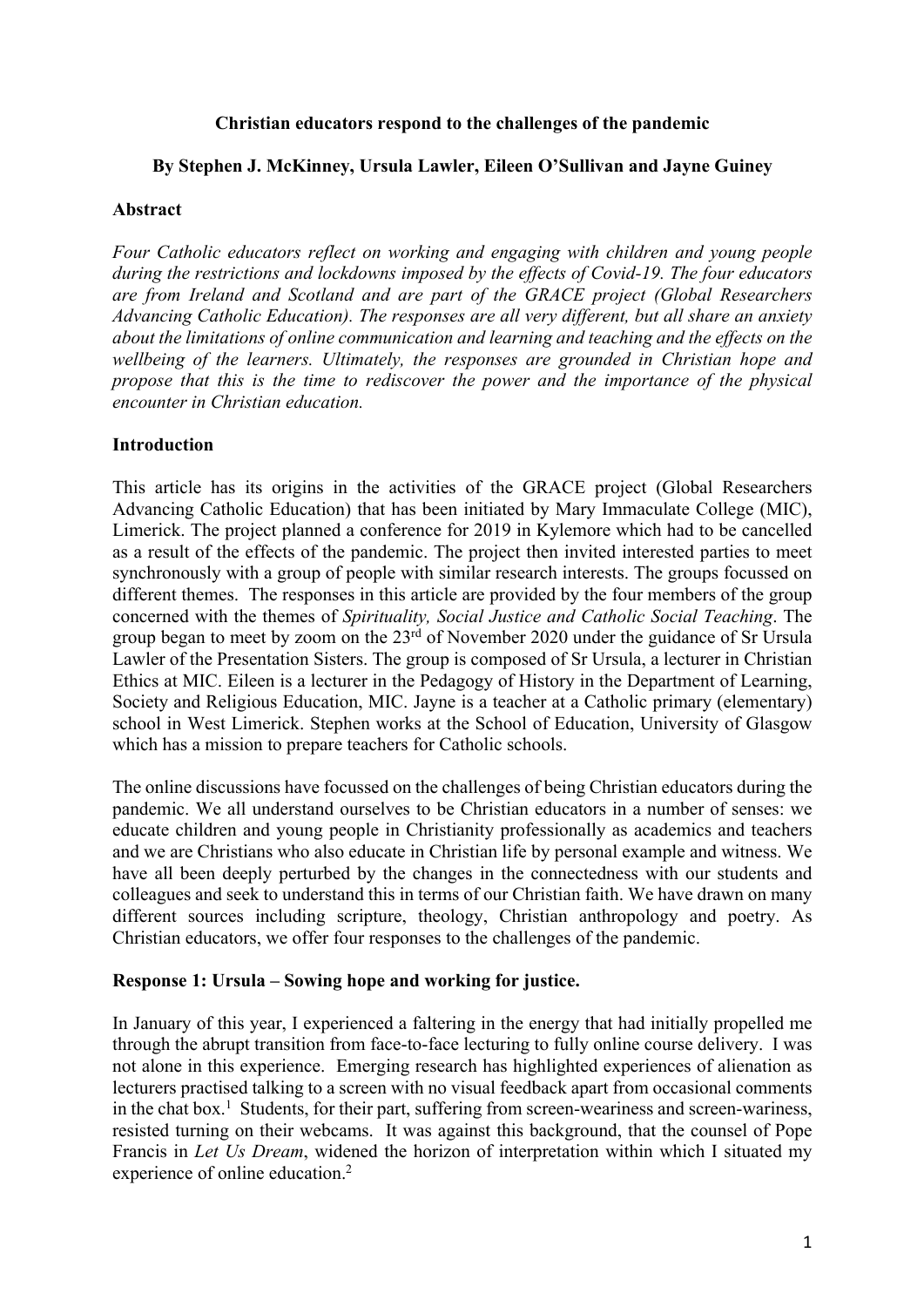The starting impulse for my reflection was Pope Francis' counsel against discouragement. To act against discouragement "you have to commit to the small, concrete positive actions you can take, whether you're sowing hope or working for justice".3 Christian education, I believe, is most fundamentally about sowing hope and working for justice. As declared by Vatican Council II, the goal of true education is to form people in seeking God and in the service of humanity.<sup>4</sup> In sum, Catholic education, should "imbue ... students with the spirit of Christ".<sup>5</sup> Christ came that we "may have life and have it to the full".6 A question now arises for today's (online) educator: how is this spirit to be imbued when 'distance', 'restriction', and 'lockdown' are the defining marks of social life? Covid-19 made face-to-face education impossible but, reflecting on the words of Pope Francis, I came to see each positive engagement with online classes, as a small, positive, concrete act of hope and justice; it signalled a refusal to allow 'restriction' and 'lockdown' to be the measure of life, and a determination that there would still be access to education and academic awards. Living well in any age requires fresh thinking, the generation of new ideas, and an array of skills and competencies; and facilitating the pursuit of degrees, diplomas and certification is a particular service in sustaining this human resourcefulness.

This broader horizon of meaning renewed my energy for and commitment to the online educational enterprise. It leaves open, however, the question of the extent to which this mode of delivery is sustainable given the reality of embodied human nature. As human beings we do not *have* bodies; rather we *are* bodies, or more precisely, embodied spirits. Our bodies are our means of being in the world, and it is through our bodies that we communicate with one another. We commonly speak of 'connecting' online, but the reality of embodiment means that for human beings "communication is much more than connection and is most fruitful where there are bonds of trust: communion, fraternity and physical presence".<sup>7</sup> Communication is of paramount importance for education. If communication is most fruitful where there is physical presence, then it suggests something essential may get left behind in a move from face-to-face education to a fully online mechanism of educational delivery.

#### **Response 2: Eileen - As a Christian Educator, How do I show up in the world?**

We are reminded by Marianne Williamson that each of us is '... a Child of God', whose existential nature is 'to serve the World'. When we choose to play 'small', we are falling short of our true destiny. We are, in essence, denying our talents and individual nature, choosing either consciously or unconsciously to coast along, not stand out, blend in, play safe. Many adults may never attempt to contemplate what their place in the world might be, what their strengths are, how they might 'show up' in this world. For many, this internal searching for an answer or a direction on how 'showing up' can take shape, can represent an unsettling process of reflection and a possible outcome that leads to a changed order of their world. It may identify a need for the individual to stop and think about their true nature, as opposed to how they currently live their lives and interact in society, as individuals and as social beings.

Such questions often arise at times of significance or challenge in our lives, when we are pushed out of our comfort zones through circumstances which call us to grow in awareness and reimagine the worlds we occupy. Often, it is times of great difficulty in our lives which provide the impetus for such transformation, albeit unwelcome, frightening and unsettling. Nonetheless, such circumstances can challenge us as individuals to think beyond living the same way, using the same patterns of engaging, of actually accepting that change is a constant reality, and we need a toolkit to embrace and encounter it positively.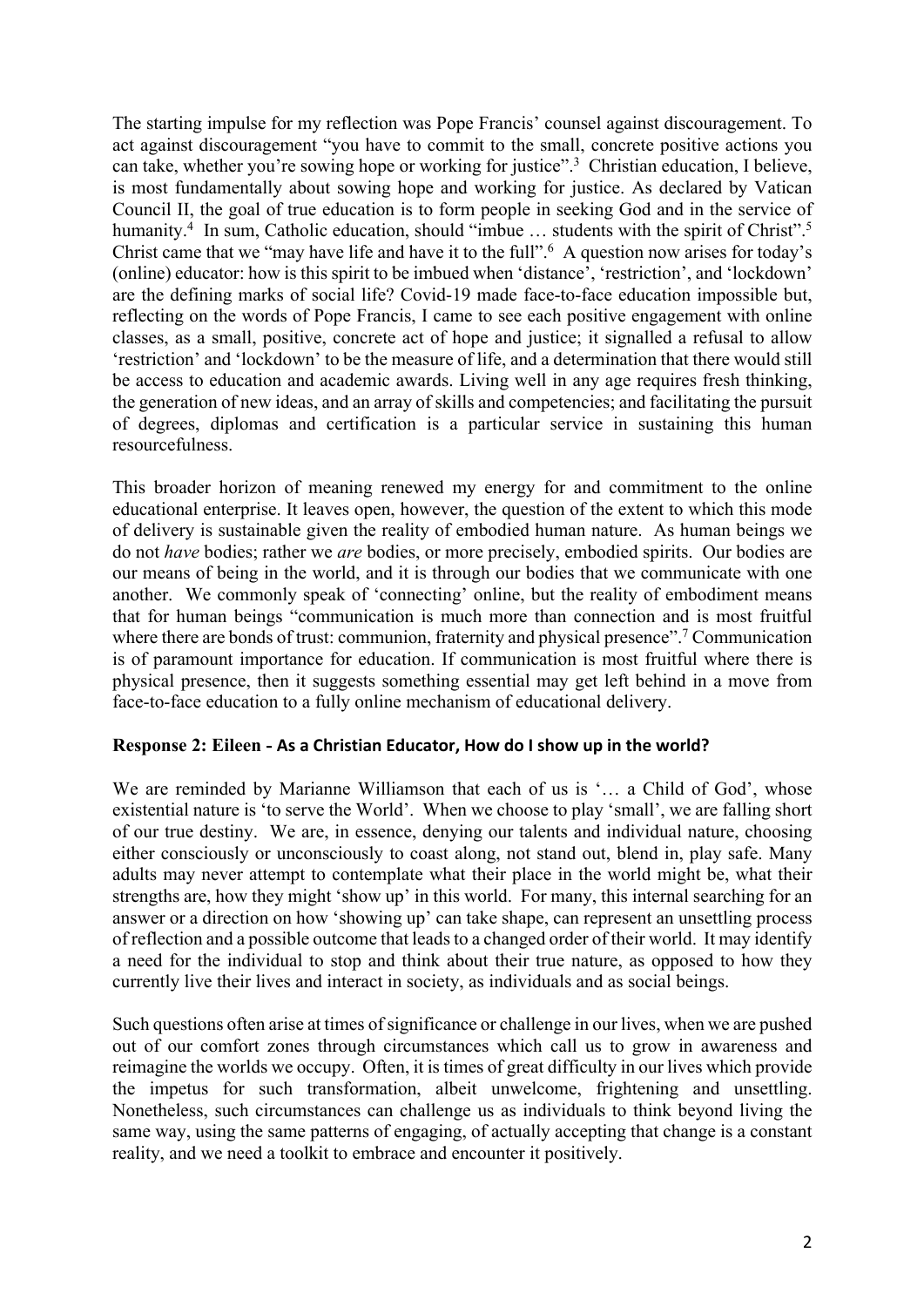It is important to acknowledge that in a pre-Covid existence, such personal challenges and encounters existed. However, with the onset of this pandemic, there is scarcely a person who is not challenged to change and reimagine their life, their patterns of behaviour, their individual and social practices. Some are well equipped with previously honed skills to cope with and ameliorate the stresses that abound. For others, this pandemic and its fall-out represents loss of certainty, security and anything resembling balance, well-being or enrichment. Real and present threats to health, loss of identity or income, a shattering of 'normal' social activities pose considerable challenges that shake us to the very core of our being. We are required to stay home and live a very pared back existence, having lost, at least temporarily, access to the many and varied distractions and life benefits that we relied on for fulfilment and enrichment. These include the daily encounters and connections associated with socialising with friends, colleagues, families; travelling, retail therapy, places to meet, eat and be entertained.

As a Teacher Educator, I find it necessary to reflect on my role as a Christian Educator in embracing such considerable challenges in the context of the daily encounters I am privileged to have in the virtual world that we currently occupy. Who am I left with? Who am I and what potential influence do I have in the lives of people I encounter at a professional level on a daily basis – the students I interact with at a distance, the colleagues with whom I negotiate the path ahead, the planning I undertake to embrace another academic year in a more traditional or in a blended fashion, as future progress with managing the pandemic dictates.

## **Response 3: Jayne - 'Together' is the central message**

As a Christian educator, my role is to help the children to open their minds to scripture (Luke 24:45). Within the Catholic education setting, the ethos calls for faith formation through prayer, liturgical celebrations and sacramental preparation, while being welcoming and inclusive to all. It also underpins my attempts to develop the attitudes, actions and practices that I strive to exemplify and foster with a Catholic education setting. The centrality of my personal faith in my role as a Christian educator inspires me to open my heart to my students and to facilitate the openness of theirs, to themselves, to their neighbour, to their world, to the person of Jesus Christ and to God.

With the closure of schools as a result of Covid-19, many of the pedagogical choices I choose to make were taken from me and with the immediacy of the situation, there was no time to plan in advance for alternatives. Teachers were called to upskill and engage in professional development, often alone, in order to attend to the needs of the children and families in their school community, and also to their requirements as educators. Our response saw the employment of new technology for most, using platforms such as Seesaw, Google Classroom and Zoom. Of course, this approach required certain levels of digital literacy and access to devices which were not readily available to all children. Teachers too faced accessibility difficulties. Together, we navigated issues of poor internet connectivity, a shortage of devices available to families, and parents and guardians attempting to work from home, while facilitating online learning. A new kind of school community was created as we attempted to be present to each other in relationships, which Nel Noddings says are ontologically basic to humanity due to the intrinsic links between identity and our relationship to others.<sup>8</sup>

'Together' is the central message of the response of the Christian educator to Covid-19. While progress was made and barriers were broken, a notable concerning deficit existed when teachers and children were not together. The ethos of a Catholic school is often most tangible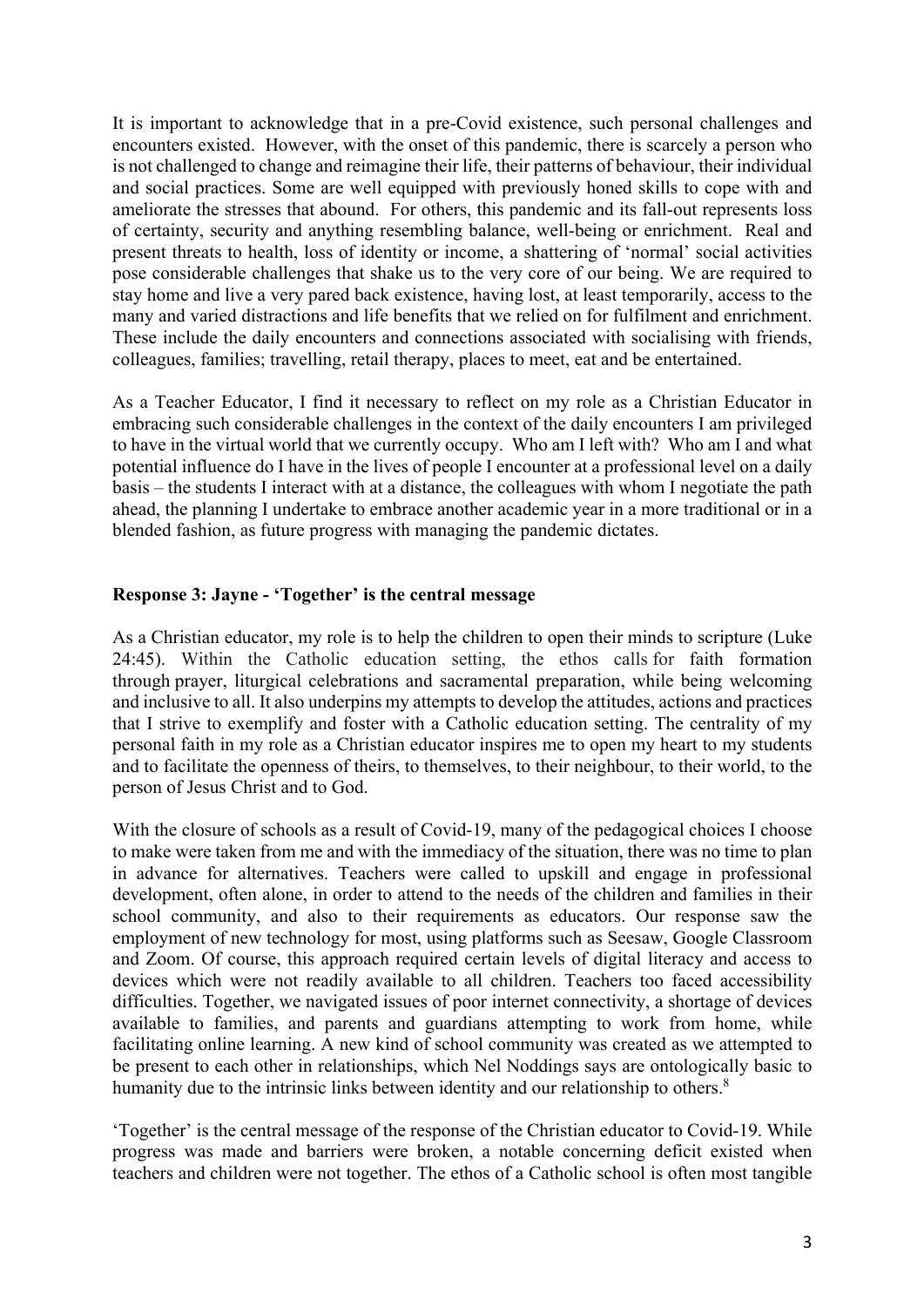in moments of need, moments of sadness or even in moments of despair. The lighted candle in the sacred space signifies hope and the presence of Jesus Christ in our midst. The shared stories in moments of prayer and petitions for help whispered by a troubled child over joined hands provide comfort and solace when it is needed most. The lack of embodied encounters with the children created an uninhabited space, difficult to restore through screens. The presence which enables relationships to flourish was removed and replaced by digital experiences which sometimes hindered the togetherness which for me, brings joy to teaching.

As we move to the return to classrooms, we continue to negotiate the challenges presented by the pandemic, but with new knowledge. Lessons learned highlight the importance of the work of the Christian educator within a web of connectedness. If, as Parker J. Palmer says, knowing and learning are communal acts,  $9$  we should continue to strive for relationships between teachers, students and subjects, moving forward with a new appreciation for being together.

## **Response 4: Stephen - Towards a greater openness to others**

As a Christian I am called to discipleship, to follow the example of Jesus Christ as expressed in the four gospels and as guided by the Church. As a Christian educator I am called as a disciple to help others, especially students, to understand the life and message of Jesus and understand and transform the world as a Christian. Gustavo Gutierrez reminds us all that we cannot lose sight of our own discipleship.10 The pandemic has presented a very real challenge to this discipleship and to this work as a Christian educator. My public Christian worship has been undertaken online as has my work as an educator. The challenges are hard and, like so many others, I miss the Sunday Eucharist, to be physically present and participating with the community of believers.

During the pandemic, the everyday, practical rituals involved in the process of learning and teaching were disrupted.11 We created new rituals using the online tools available to us. This was prompted by pedagogical expediency and many lecturers and students 'upskilled' in online techniques with great alacrity and agility. In the early stages of the restrictions and lockdowns, there was some professional solace that as a result of adaption, reconfiguration, hard work and determination, teaching and learning could still continue. Some academics viewed this as the future of Higher Education. As life continued in the era of the Covid-19 pandemic, it became clear that there were deeper challenges: our daily encounters with colleagues and students were seriously curtailed. We now began to reminisce about them as daily *physical* encounters, where previously we had normally described them as encounters, not physical encounters. Zoom calls, teams calls, texts, greater use of email, Facebook pages, twitter and phone calls became the dominant modes of communication. The greater emphasis on these modes was perceived to be successful but hopefully temporary.

Like others, I have tried to understand the current situation by referring to biblical themes. The ones that seem very relevant include the Exodus and the Exile. The images of the pilgrim people wandering in the desert and the anguish of the exile are quite compelling. These served to understand the social isolation during the pandemic and the sterility of the adopted modes of communication. However, as we begin to return to encounter, to see expressions on faces and hear voices and, eventually, to shake hands and hug, we see Christ in others without the filters and limitations of the online medium. We begin to recover the joy of living in Christian love with others through our communal worship and working lives. At this moment of reencounter, Pope Francis provides some challenging ideas for the future in *Fratelli Tutti*. He calls for the instatement of a genuine social encounter and the creation of an inclusive social